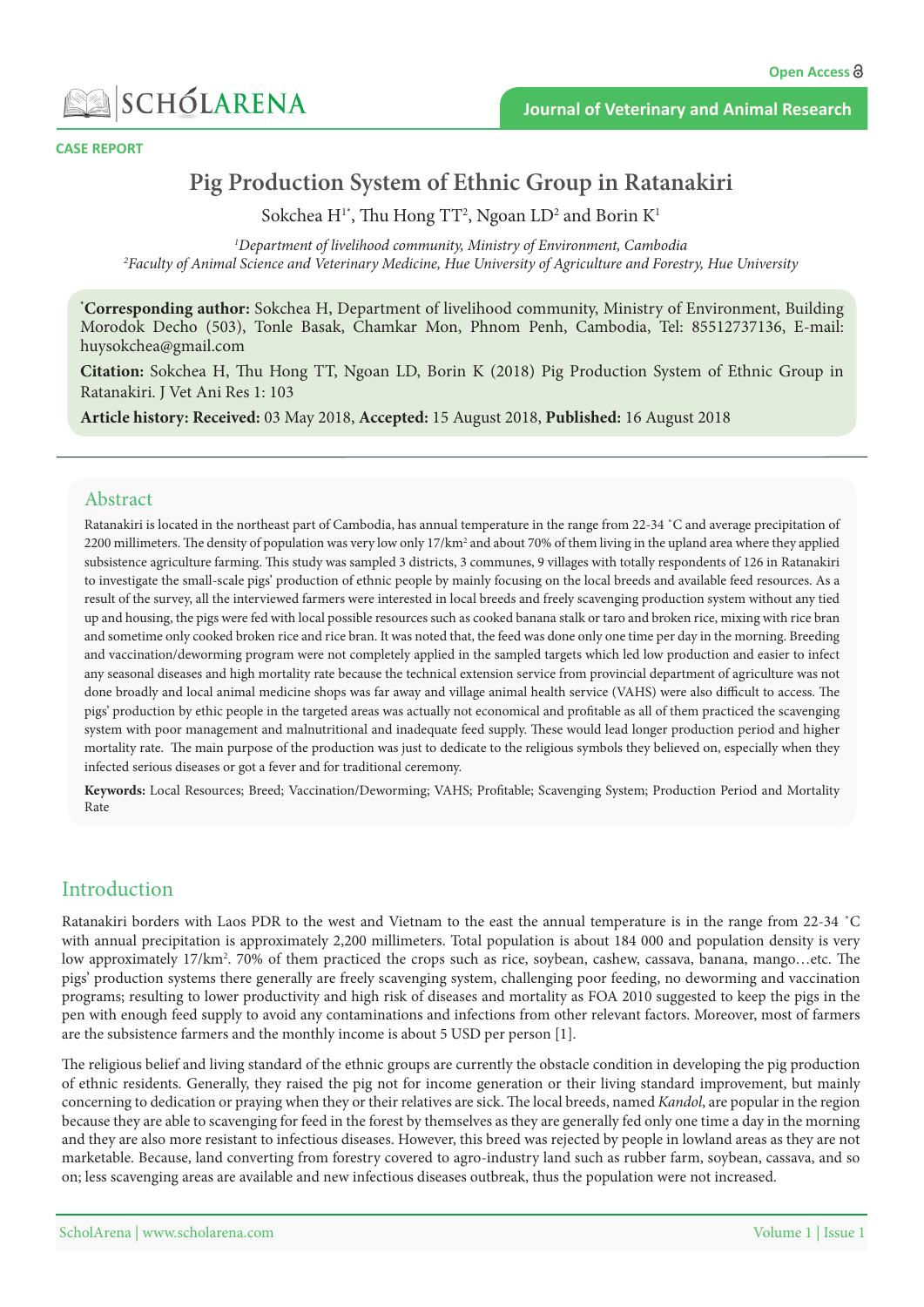Small scale farming is the most common way of producing pigs in Cambodia. This type of production often means one or two pigs at the most. It accounted for 98% (2.2 million) of all small livestock production in Cambodia and it was one of the sources of income for farmers (San, 2011). About 49% of pigs were raised in the plain zone, in which 74% were local breeds and hybrid and 19% are exotic breeds and the main purposes of their raising are for breeding and extra income generation after rice production [2]. Small scale pigs' production in Cambodia generally depends on locally renewable feed resources, only 20% of commercial feed was used in small scale system [3]. Cambodians consume about 3.2 million pigs a year, or about 8,767 pigs a day (personal communication, 2018). However, local production is not enough for consumption in the country and the importing of 1250 heads every day from neighboring countries to meet the local demand [4]. Pig production could be performed sustainably by feeding availably local feed resources, but diseases, lack of technique and low selling price were the most common problems within small scale pig production. Farmers claimed that common diseases were Foot and Mouth Disease (FMD), diarrhea, Classical Swine Fever (CSF) or hog-cholera and parasites [5]. This study is to investigate the small-scale pigs' production of ethnic people, living in upland areas of Ratanakri province.

### Methodologies

#### **Site Selection**

The study is mainly focused on small scale pigs' production system (local breeds) as they could be more sufficient in converting higher fiber feed, especially banana pseudo stem and rice bran. Therefore, one province, named as Ratanakiri, located in the remote northeast of Cambodia with most of farmers still engaged with this system were selected for the study. There were 3 districts, 3 communes, 9 villages (3 for each commune) and 126 families totally (14 families for each village), chosen as representative respondents, following to the arranged questionnaires. The informants at the village level were completely randomized and interviewed.



#### Sample Size

This survey and interview were conducted completely for one month including questionnaire preparation in upland area of Ratanakiri province with 3 districts, 3 communes and 9 villages where the farmers still raise the local pigs and supplement with local available feed resources as basal diet was selected. Totally 126 informants were sampled for interview. It was noticed that only the residents with pigs' production would be selected to answer by questionnaire.

| <b>Districts</b> | <b>Communes</b> | <b>Villages</b> | Sample size | percentage |
|------------------|-----------------|-----------------|-------------|------------|
| Ou Chum          | Ou Chum         | $\mathbf{1}$    | 12          | 10         |
|                  |                 | $\overline{2}$  | 22          | 10         |
|                  |                 | 3               | 19          | 10         |
| Lumphat          | Lbang Muoy      | $\mathbf{1}$    | 17          | 10         |
|                  |                 | 2               | 18          | 10         |
|                  |                 | 3               | 11          | 10         |
| Banlung          | Yeak Laom       | $\mathbf{1}$    | 10          | 10         |
|                  |                 | $\overline{2}$  | 8           | 10         |
|                  |                 | 3               | 9           | 10         |
| <b>Total</b>     | 3               | 9               | 126         | 100        |

Table 1: Sampling of each village in Ratanakiri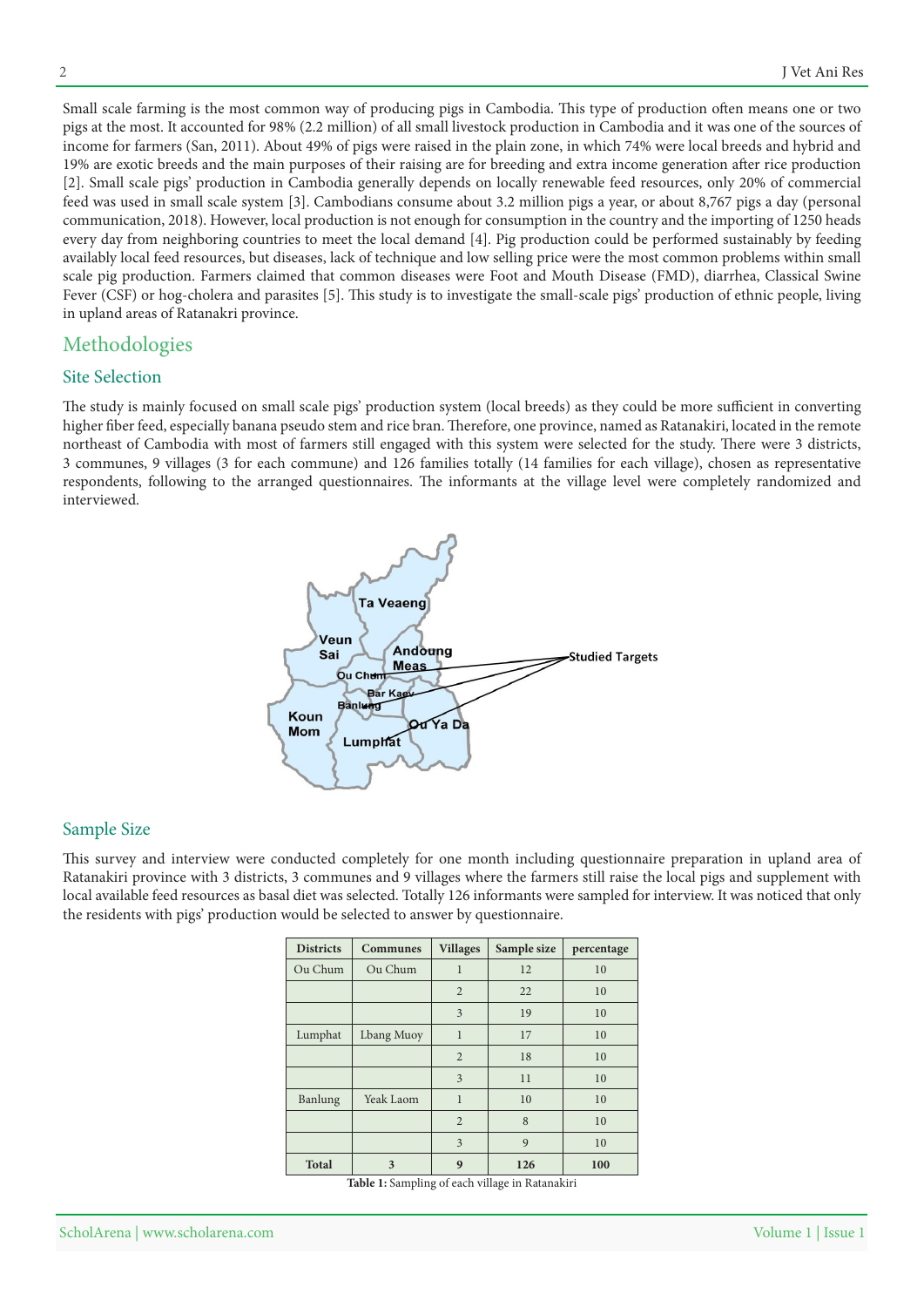#### **Statistical Analysis**

The data from the questionnaire was analyzed by using SPSS software program version 16.0 for frequencies of the descriptive statistics.

## Result and discussion

### General information about targeted sites

There are totally nine districts, 49 communes and 243 villages, covering about 10,782 km<sup>2</sup> with total population of 184 000 in Ratanakiri province. The ethnic minorities form about 75% of the total population, comprising 8 primary ethnic groups: Tampuon, Kreung, Cha Ray, Pnov, Pnong, Ka Vet, Ka Chak, and Lun. However, only 3 districts and 3 communes were selected to investigate the small-scale pigs' production system of ethnic residents which generally, local breed pigs and renewable resources as feed are applied. Forest area is 967,901 ha and wildlife sanctuary and protected area are 204,183 ha [6].

Three districts of Banlung, Lumphat and Ou Chum with population of 16 999, 10 301 and 11 863, respectively. Banlung has 3 communes and 16 villages, Lumphat has 6 communes and 26 villages and Ou Chum has 7 communes and 37 villages [7]. The subsistence agriculture farming was applied by the residents there to support their living standard. Those activities were mainly focused on rice cultivation, cassava, soybean, cashew, banana, scavenging pigs, chicken, cattle and buffalo production. Moreover, the subsistence farmers also relied on gathering forest product for their livelihood.

#### Family profile

The data from this survey indicated that each household had the average member in the average from 5-8 people as reported by Bannister-Tyrrell, et al 2018 that 71% of the households comprised up to 7 members in the average and most households  $(85.6%)$  were headed by men in Ratanakiri [8]. The education was quite lower and very small number of populations who could read and write, compared to those who living in low land areas (Table 2). For those who could read and write, even could use communicating words in these areas are generally promoted as community leader, village chief or commune chief or holding other role in developing their communities. As the ethnic group, they generally used their own languages to communicate each other among the group and communities. (CARE-International Cambodia, 2002) also reported that less than 10% of population in Ratanakiri completed primary school and 32% of ethnic minority villages had no schools at all because of long distance to schools, children were required to contribute to their families' livelihood, different language (they used their own language for communication) and frequently absence of teachers [9]. The education of population there were very low and about 45% of the population were illiterate (https://en.wikipedia.org/wiki/Ratanakiri\_Province).

| Animal                                  | Commune         |                   |                  |  |
|-----------------------------------------|-----------------|-------------------|------------------|--|
|                                         | Ou Chum         | <b>Lbang Muoy</b> | <b>Yeak Laom</b> |  |
| Member/household                        | $6.36 \pm 0.38$ | $5.85+0.38$       | $6.82 \pm 0.39$  |  |
| <b>Education</b> (shown as percentages) |                 |                   |                  |  |
| Illiteracy                              | 43.33           | 20.66             | 66.66            |  |
| Primary school                          | 42.00           | 47.66             | 21.33            |  |
| High school                             | 14.66           | 31.66             | 12.00            |  |
| Occupation (shown as percentages)       |                 |                   |                  |  |
| Rice, animals and crops                 | 100             | 100               | 73.00            |  |
| Animals and rice                        |                 |                   | 18.00            |  |
| Animals and crop                        |                 |                   | 9.00             |  |

Table 2: Family profile by commune/district

Their main occupation was relied on upland rice cultivation, soybean and cassava farming, subsistence vegetable production and livestock productivities of yellow cattle, buffaloes, local pigs and chicken by freely scavenging system. It was noticed that the extensive agriculture or extensive farming and subsistence agriculture were applied by ethnic people in Ratanakiri province.

Moreover, most of them have been focused on the swidden agriculture practice, but rapid changing recently due to agricultural transition, resulting in the decline of plant diversity [10].

#### Livestock Information

Raising animal was the second agricultural activities of the framers in Cambodia, following to rice and crop cultivation so that it also played an important role in supporting their livelihood and income generation. About 21612 cattle (19,769 breeding cattle and 1,843 ploughing and transportation), 14824 buffaloes (10,819 for breeding and 4,005 for ploughing/transportation), pig of 32 236 heads, poultry of 127 731 heads were raised in Ratanakiri (MAFF, 2014). However, the total numbers of livestock in the targeted areas were different due to their preference, available resources and geographic areas (Table 3).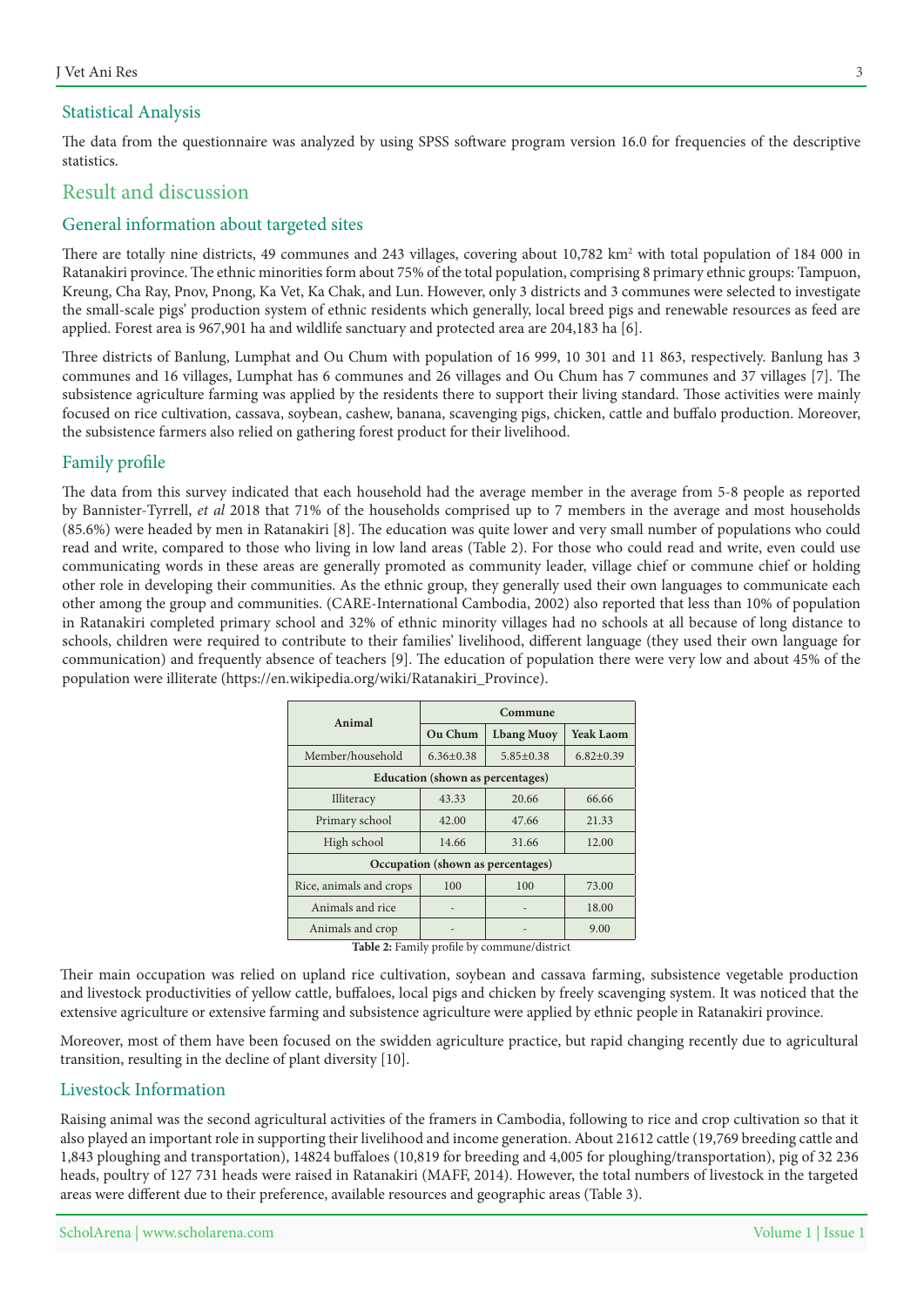| Animal       | Commune |                   |                  |  |
|--------------|---------|-------------------|------------------|--|
|              | Ou Chum | <b>Lbang Muoy</b> | <b>Yeak Laom</b> |  |
| Cattle       | 796     | 510               | 322              |  |
| Buffalo      | 207     | 91                | 281              |  |
| Pig          | 1184    | 405               | 186              |  |
| Poultry      | 3904    | 2100              | 166              |  |
| <b>Total</b> | 6091    | 3106              | 995              |  |

Table 3: Animal production by communes (PDAR, 2010)

#### Source: PDAR, 2010

The result of this study showed that 47% of farmers could own cattle in average of 2-5 heads and only 6% were interested in buffaloes' production about 1-2 heads per household. The main purposes of the production were for breeding, food security and praying for religious status, especially while they got sick but not for ploughing and transportation. The chicken production was also considered by the farmers there around 3-10 heads per household, but freely scavenging chicken production were applied. 78% of the farmers there had pig in the amount of 2-5 heads and 26% kept the female pigs for continuously breeding, rather than fattening pigs (Table 4). However, mating of the gilts or sows were natural option without any paid, it means the pigs did by themselves in somewhere nearby the house or in the forest. The result from this study was similar to (RUA team, 2014) reported that 76% of the farmers in Ratanakiri raised the pigs ranged from 1-5 heads, 21% had from 6-10 heads and 12% raised over 10 .heads

| Animal         | Commune         |                 |                 |
|----------------|-----------------|-----------------|-----------------|
|                | Ou Chum         | Lbang Muoy      | Yeak Laom       |
| Cattle         | $2.35+0.71$     | $4.34 + 0.42$   | $4.14 + 1.14$   |
| <b>Buffalo</b> | $0.66 \pm 0.00$ | $1.33 \pm 0.00$ |                 |
| Pig            | $4.36 \pm 1.07$ | $4.97 \pm 0.59$ | $3.06 \pm 0.53$ |
| Poultry        | $5.32 + 1.40$   | $8.66 \pm 1.41$ | $3.17+0.88$     |

Table4: Mean of different animal per household

### Purpose of pigs' production

The main purposes of freely scavenging pig production of the ethnic people in the targeted areas were for meat consumption and dedication to the status for religious belief about 2 times a year and in some case, for treatment of illness or fever of their families' members. Only 26% of the farmers were able to get some benefit from selling their pigs' production and all of them sold their animals in the farm gate to the middleman. 74% of the ethnic people kept their pigs for traditional ceremony and dedication to religious statuses, mainly while the families' members got sick or abnormal condition. However, the female pigs were popular to them, because they could gain more population and careless about payment for piglets. The breeding program was generally unscheduled and unpaid as the pigs did it by themselves with unknown boar in the forest nearby their house or in the farm. Thus, the purposes of raising the pigs of the farmers there were mainly for traditional ceremony, dedication, home consumption and breeding. It was quite similar to what reported by RUA team 2014, 65% of the farmers kept the pigs for traditional ceremony, 21% for breeding and 14% for family income generation, especially selling while high market price. It was very contrast to the people living in lowland areas that their main purpose of raising pigs was to sell for the benefit up to 80.50% [5].

#### Small Scale Pig Production System

70% of small scale pig production system was the most common way, practiced by smallholders in Cambodia [11]. This type of production often means two or three pigs. The available feeds were approximately from agricultural by-products of rice bran, broken rice and forages and kitchen wastes, were applied. About 85% of the pig smallholders produce local pigs in the lowland areas due to lower investment, resistant to infectious diseases, adaptation to local environment, and were able to rear as scavenging system [12]. According to confinement systems are a common way of raising pigs in rural areas of Cambodia, but free-range systems also occur [5]. Their common breeds were local ones of Kandol, Hinam and Domrey. However, since 2010, local breeds of pigs in lowland areas seem disappeared gradually because the farmers started producing hybrid pigs that could meet the market demand and their growth rate and market price was much higher than local ones. However, amount of pigs in Cambodia was not sufficient and needed to be imported from neighboring Countries.

In 2013, referring to rural livelihood improvement project (RULIP), funded by IFAD (*enabling poor rural people to overcome* poverty), worked in 6 districts and 30 communes with 101 targeted villages in the purpose of improvement of poor rural livelihood by their existing agricultural farming improvement of livestock, vegetable and crop production. Pig production was one of the agricultural activities in the project that need to be improved, especially introduction of crossbred to meet the market demand, of the confined system rather than scavenging, and the ways of feeding with nutritional feed [13]. However, according to this survey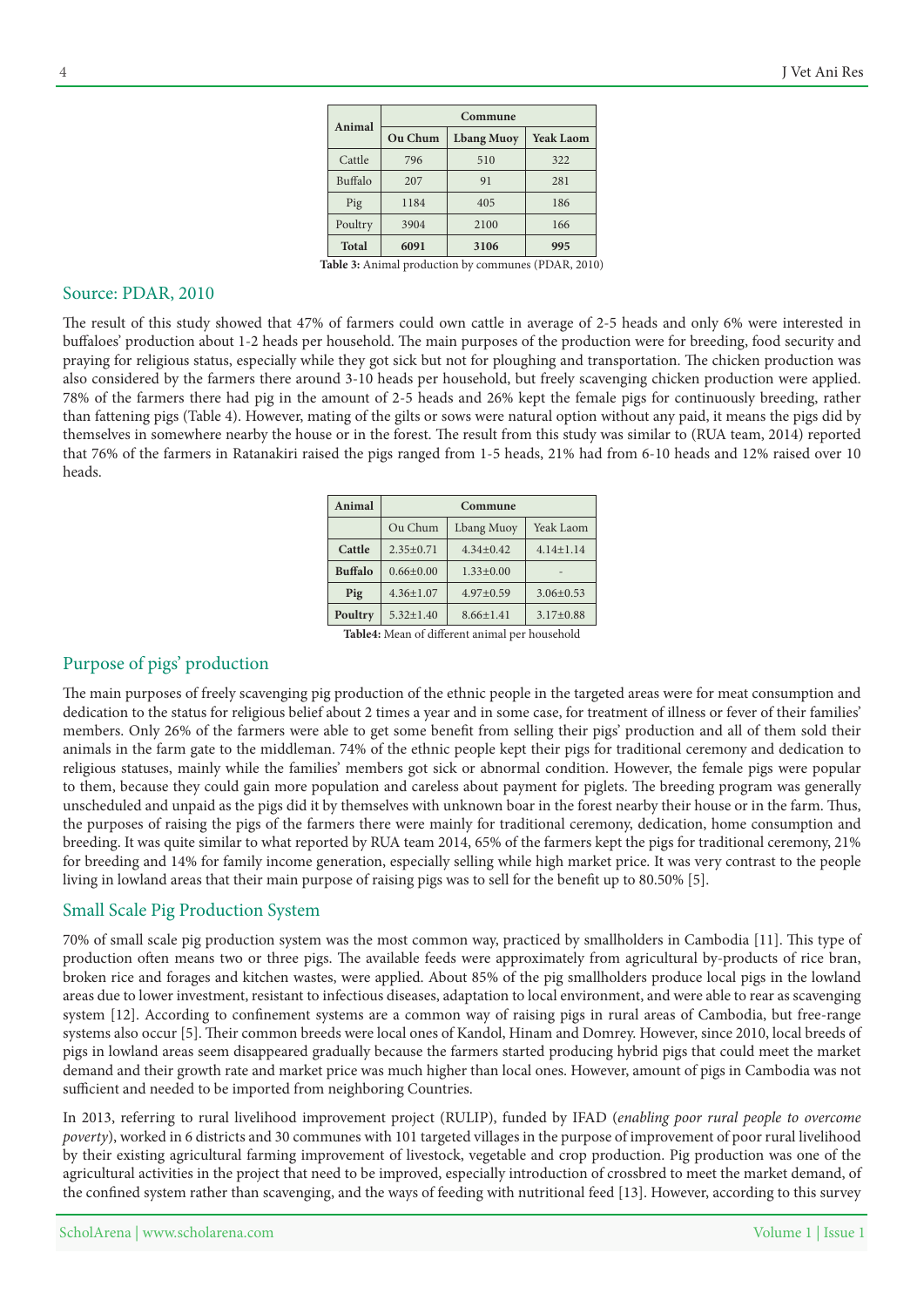of pig production system in three targeted sites found that all farmers still practiced freely scavenging system due to less feed supply which was only one time a day in the morning before leaving to other farming that was away from their house. The natural resource feed of banana pseudo stem, taro stem, broken rice, rice bran, kitchen waste and very small amount of other agricultural waste generally utilized Moreover, the technical experiences and knowledges in the pig production of the residents there were limited. Their critical thought about pig production was just for praying to ghost or religious status in the region, following to their belief when they got sick rather than for their family consumption and economic improvement. This led them careless of feeding the nutritional feed following to the requirement of the pigs and also of the management. The female pigs were more popular in the production because they were more beneficial. The gilts sows were crossed naturally without any payment for boar as they did by themselves with carelessness of the owners.

### Reasons of keeping in free system

The study found that all of indigenous people in the targeted areas applied scavenging pig production system, following to the experience from their ancestors. This was because some mainly constraint factors of more illiteracy, poor technical extension service and most of them just experienced in subsistence agriculture. This system was done for year-round by just feeding one time in the morning. The feed of pigs was typically from scavenging in the forest or the farms of industrial crops such as earthworm, cassava root, leaves of the plants...etc. It was noticed that this non-profitable system is still continued by carelessness of productivities because they did not do business in the pigs' production and their livelihood was also not depended on the pig raising. In the contract from who reported that the people in low land areas usually kept their pigs freely based on several reasons of avoiding stress, less labor to take care of, and not in the season of plantation...etc [5].

### Income Generation

The majority of workers in Ratanakiri were employed in agriculture for the living standard of indigenous people or ethnic groups. The most incomes generated from on farm activities rather than off farm. By the group discussion and individual interview found that the main incomes were come from subsistence agriculture such as rice cultivation, soybean, cassava, cashew, vegetable and livestock productivities (local pigs, yellow cattle and poultry). However, handicraft of clothes and from bamboo of baskets and non-timber forest products generated some extra income. The daily income among three targeted areas were quite similar less than 4 000 riels per person (less than 1 USD). Following to data of the study indicated that most of the residents were interested in feeding livestock for religious belief and their home consumption rather than income generation, only 32% of the respondent were able to make some money from their pigs' production, even though the price of the fattening pigs there was quite higher up to 2.25\$ per Kg of live weight, compared with lowland areas was only 1.75\$ in 2017. Due to more stable price and the better flavor and texture of the meat of indigenous pigs, the conservation and promotion of this breed could be integrated into the national strategic plan of general department of animal production and health.

#### Pig Production and Health

Pigs' production of indigenous people in the target was dominated by small-scale production and freely scavenging system through additional feed supply of mostly available locally natural resources such as cooked banana pseudo stem and broken rice, taro, kitchen wastes...etc. The mortality rate of pigs was 65%, 53% and 46% in Yeak Loam, Lbang Muoy and Ou Chum commune, respectively. This high rate is due to predators, infectious diseases, unscheduled de-worming, no any vaccination program and poor nutritional feed supply. Menghak, et al, 2014 also mentioned that poor feeding, no deworming and vaccination programs; resulting to high risk of diseases and mortality [14]. Moreover, land converting from forestry-covered to agro-industry land and economic land concession, caused less availability of scavenging areas. 88%, 73% and 86% of small pig producers in Lbang Muoy, Ou Chum and Yeak Loam, respectively produced the fattening pigs for over 8 months to reach the market weight. This fattening period was longer due to poor feeding of approximately one time a day in the morning with cooked banana pseudo stem and broken rice, then mixture with small amount of rice bran and/or sometime included the kitchen waste as well, compared to that just spent from 5-6 month to get the market, but providing enough home-made feed of three times a day [15]. In addition, the linkages between all relevant stakeholders by indigenous people were also very poor from producers to slaughterhouse.

General directorate of animal health and production of Cambodia (GDAHP) is the ruling institution being responsible for guarantee of animal welfare, vaccination, infectious disease outbreak minimization and illegal activities concerning with animals. Since 2016, the law on animal health and production had been approved and applied in the objectives of ensuring animal health and production, protection of human health, animal welfare and environment, prevention and alleviation of infectious diseases outbreak, and ensuring the supply of the quality of products. Moreover, the guideline on how to slaughtering of the animal in Cambodia which was called "108" had also been declared by ministry of agriculture, forestry and fishery [16]. Vaccination program was done annually by GDAHP, mainly for cattle and buffaloes, actually not for pigs that were core labors for supporting the agriculture activities of the farmers. The vaccination of cattle and buffaloes was normally available for all targeted destination with free of charge. The disease which was annually vaccinated for was blackleg disease; following to frequently local disease outbreak and due to less program budget from government and also poor donation from international NGOs, other vaccination program of the animals against FMD and HS were not able to apply for.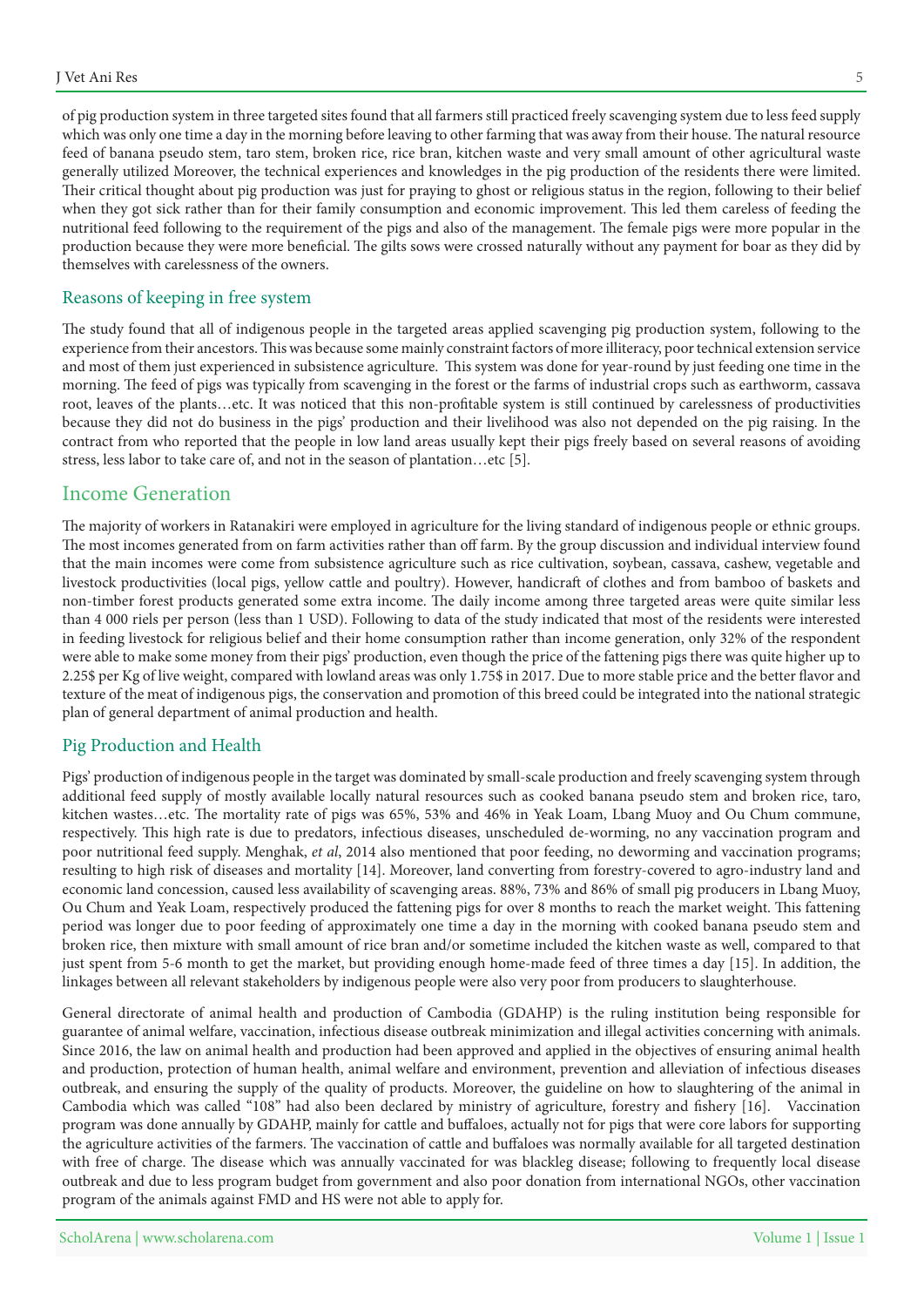The potential villager is generally selected as village animal health worker (VAHW) by district veterinarian to be trained him/her some technical manners of the ways of treatment, diagnosis, vaccination, deworm, castrate and animal production as well. His/ her responsibilities are to assist the farmers to improve their animal production and also to report to district veterinarian in case of disease outbreak. Moreover, they also acted as local extension workers to ensure the stability of animal production of the farmers and to inform the farmers, in case of infectious disease outbreak. It is sometime difficult to change the attitude of the farmers to eat the death and sick animals, when their animals got sick and could not be treated; they generally cooked and invited other neighboring residents or relatives to join the meal. This could be one of the cause of diseases infection while the animal production was applied the free system or scavenging system.

This survey was also indicated that village animal health worker (VAHW) did not function very well as the pigs' production of the ethnic groups were not mainly for income generation, but for praying to the ghost or god symbol in the forest for better health, especially when they were seriously sick. Thus, they were not willing to pay for the vaccination and treatment of their pigs. However, the roles of VAHWs in the villages were very important as they could report any updating of the data of the animals in their villages and critically informed any disease outbreak to district veterinarian to take an action for prevention of more spreading to other animals in the villages or others nearby.

#### Pigs Breed and Breeding

All indigenous breed of pigs in the studied targets were completely local breed-base, named as *Kandol*. It is popular breed in Ratanakiri due to more reproductive and resistant to infectious diseases. Moreover, they could be fed with lower dry matter content diet and able to scavenge the feed by themselves nearby the house as the freely raising system was applied. This breed was just available in upland areas as dominated by cross-bred pigs in lowland areas, mainly in near urban where was accessible to the market [15]. Deka, et al. 2014 reported that two different aspects of indigenous pigs in southeast Asia and in south Asia: a) Indigenous pigs of SE Asia are fattier compared to that of South Asian pigs and b) Indigenous pigs of SE Asia generally have concave back while indigenous pigs of South Asia have straight back [17]. It was also noticed that indigenous breeds of pigs in SE Asia are more productive than indigenous pigs in South Asia

The survey also found that indigenous people have inadequate knowledge and experiences in breeding program and breeding management, so natural breeding program and no any charge for boar service was still predominant. Indigenous sows and gilts were usually mated by the unknown boars, sometime by wild boars in the forest. Because of this careless behavior on the breeding program, high mortality rate of newborn piglets was the main constraint which need to be improved. In addition, artificial insemination (AI) was not practiced yet by the famers in studied targets. However, pig breeding program in low land areas trends to be improved currently, even by AI or quality boar [5]. However, newborn piglets' mortality of smallholder pigs farm was higher than of large-scale pigs' farm [18].

### Feed and Feeding System

The basal feed of the pigs practiced by farmers in Ouchum and Yeak Laom communes were mainly cooking together between banana stem or jungle taro stem, and rice/broken rice, then mixture with small amount of rice bran and occasionally with kitchen waste before feeding their pigs while others in Lbang Mouy only relied on rice soup and rice bran (Table 5). The feed was typically chopped, mixed, and cooked before feeding to their pigs. It was noticed that only one time feeding in the morning was generally practiced. Other complement feed was from their scavenging, the pigs generally were finding out the feed by themselves in the farm and in the forest. The feeds from scavenging were mainly plant roots, plant leaves, weeds, earthworm, duckweeds...etc. The feeding style of the ethnic people was different, depending on the local availability of the feed and experiences. With this behavior of feeding system, their pigs' production would take longer period to reach the market weight, compared to the production done by someone in low land areas [19].

|                     | <b>Communes</b>               |                                         |                                        |  |
|---------------------|-------------------------------|-----------------------------------------|----------------------------------------|--|
| <b>Feed sources</b> | Ou Chum<br>(% of householder) | <b>Lbang Muoy</b><br>(% of householder) | <b>Yeak Laom</b><br>(% of householder) |  |
| Banana stem         | 92                            |                                         | 82                                     |  |
| Rice soup           | 100                           | 100                                     | 100                                    |  |
| Rice bran           | 100                           | 100                                     | 100                                    |  |
| Jungle taro         | 8                             | $\overline{\phantom{0}}$                | 18                                     |  |
| Kitchen wastes      | 100                           | 100                                     | 100                                    |  |

(Note: These resources were basal diet of the pigs in the targets and the rest were from scavenging and from feeding one time in the morning).

Table 5: Feed sources local pig in Ratanakiri

*Notice: Banana stem, jungle taro, rice, rice bran and kitchen wastes were mainly basal feed of the pigs of the ethnic people in the* selected targets while others were from scavenging. Only one time feeding a day in the morning.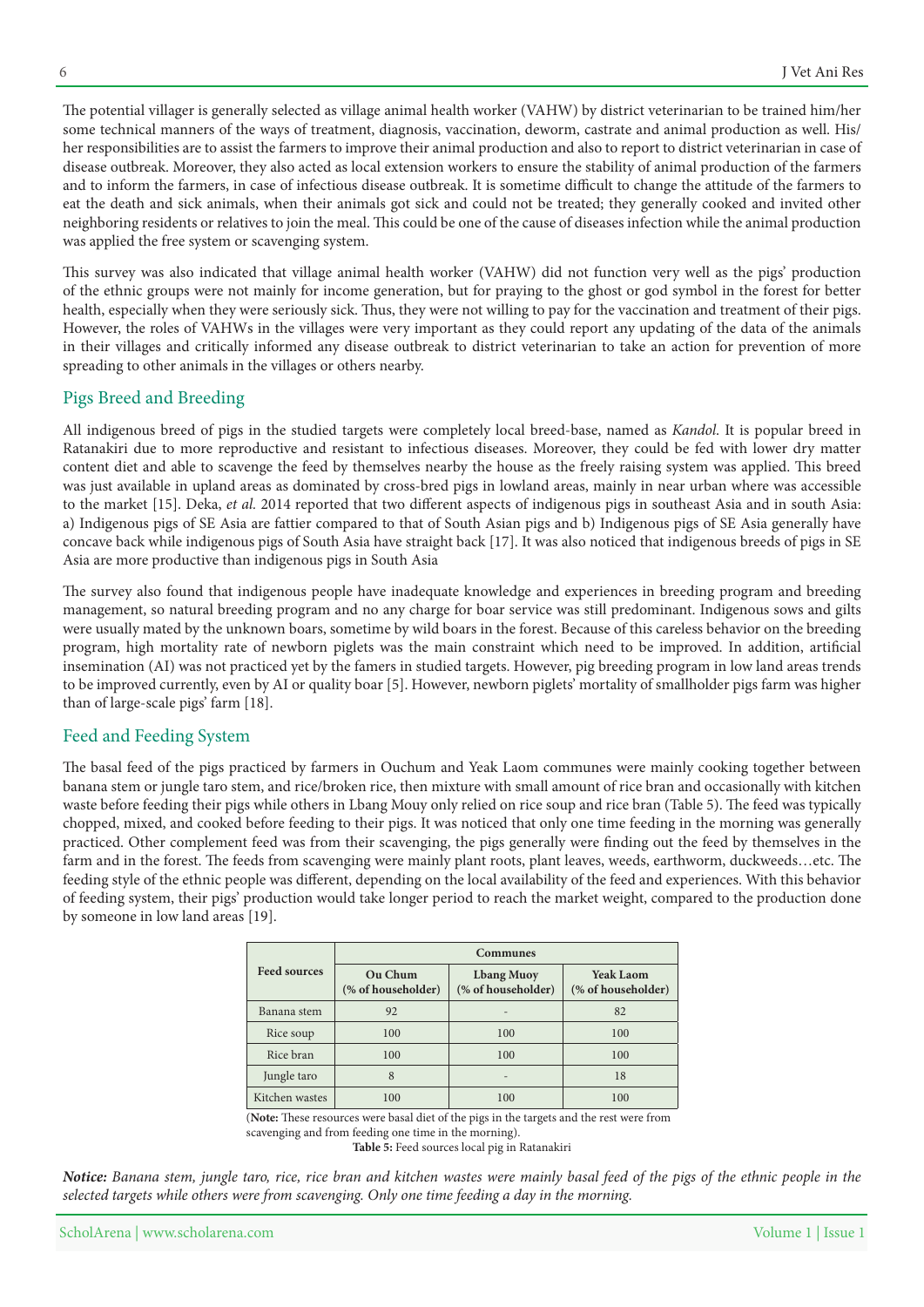#### Diseases and Prevention

This study found that common diseases affecting the pigs' production were classical swine fever, food and mouth disease (FMD), Salmonellosis and parasitic infection of both internal and external. Vaccination and de-worming program were actually not applied. These infectious diseases were mainly negative effect on pigs' production of the targets. (Borin et al., 2012) indicated that 70% of the smallholders in lowland areas vaccinated their pigs, but 59% still got infection in their pigs [3].

#### Pigs market demand

By personnel communication with agriculture officers, estimated demand of the pigs in Ratanakiri town was ranged from 40-50 heads a day while about 5-8 heads per day were needed in the district town. However, the demand would be increased in some important traditional ceremony such as Khmer traditional wedding, Pchum Ben day (religious ceremony) and Khmer New Year. CP Cambodia was the main supplier of pigs in Rattanakiri markets, covered between 1,500-2,000 head per month and about 70% of total market demand and Vietnam pig is the second one of about 20% while only 10% are from local smallholders [20]. Pork was the favorite meat among Cambodian people (WFP, 2010). They consumed about 9.29 kg of pork a year, and pork market demand has increased from year to year due to higher growth rate of population [12].

### Problem and Solution on pig production

The no any different constraint among the targets on the animal production of indigenous people. Common challenges of infectious diseases, parasite and malnutritional and inadequate feed supply were the big concern for the scavenging pigs' production system of them. As result of this survey, their pigs usually were fed only one time in the morning with the locally available resources of rice bran, milled rice or together with rice soup plus some vegetable occasionally, because they obligately worked away from their house for other crops and vegetable farming, so the pigs were needed to look for the extra feed by themselves in the rest of the time in somewhere nearby the house and other farms (Table5). Diseases outbreak, the parasite infection and predators among the targets were also significant challenging as all of indigenous producers of the pigs applied scavenging system, causing poor management and diseases control. Poor extension services on the intensive animal production or some innovation from provincial department of agriculture and limited access to market information were also involved into low productivity. 58%, 51%, 46% of respondents in Yeal Loam, Ou Chum and Lbang Muoy were able to access the technical service and market information about the pig's production, mainly from extension officers of the provincial department of agriculture and middle men and their neighbors as their living sites are closed to the relevant stakeholders. The linkage closely between producers with the traders/slaughterhouse could be the important structure to better updating the market information and also to increase the pig productivity of indigenous people for their livelihood improvement as well rather than for traditional ceremony and for magic purposes to be better health in case of affecting diseases.

# Conclusion

The study found that small scale pig production by ethnic people in Ratanakiri was mainly scavenging-based productivity with locally indigenous breeds which led lower production. Breeding program was not interested by allowing their adult pigs crossed each other naturally as the owners usually did not know their animals got pregnancy or the time of giving the birth at all. Feeding system behavior was completely distinguished from the people who living in low land areas which only one time of feeding was offered in the morning with local available resources of cooked banana stem or taro and broken rice, rice bran...etc. In addition, prevention or vaccination and deworming schedule were not applied as well that were easier to be infected by some seasonal illness and parasite. Together with some several issues above, encouragement to the farmers to adaptation of new technology in pig production for the market demand and for improvement of their living condition rather than just for traditional ceremony, of linkages between farmers and local animal specialists and the traders to produce healthy animals and to share market information, respectively were very necessary.

### References

1. Provincial Department of Agriculture of Ratanakiri (PDAR) (2010) Report of agro-ecosystems analysis of Ratanakiri Province.

2. National Institute of Statistics (NIS) (2015) Ministry of planning, in cooperation with Ministry of Agriculture, Forestry and Fishery 2015 Census of Agriculture of the Kingdom of Cambodia: 33-54.

3. Borin K, Preston TR, Lindberg JE (1996) Juice production from the sugar palm tree (Borassus flabellifer) in Cambodia and the performance of growing pigs fed sugar palm juice. Livestock Research for Rural Development 15: 1-11.

4. Barker T (2000) Strategic Development Options for Pig Production and Marketing in Cambodia.

5. Saroeun K, Sokerya S, Samkol P, Ty C, Theara S, et al. (2007) Assessment of pig production, feed and feeding practices in three main agro-ecological zones of Cambodia. Center for livestock and Agriculture Development, MEKARN Regional Conference.

6. Hay S, Chham I, Por Sy K (2014) Ratanakiri Province, Municipality and Province, Investment Information.

7. Naven H, Phirom P, Pheak H, Sopha P, Monyada S (2010) Understanding Communication with Indigenous People in Ratanakiri Province, Cambodia.

8. Bannister-Tyrrell M, Srun S, Sluydts V, Gryseels C, Mean V, et al. (2018) Importance of household-level risk factors in explaining micro-epidemiology of asymptomatic malaria infections in Ratanakiri Province, Cambodia. Sci report 8:11643.